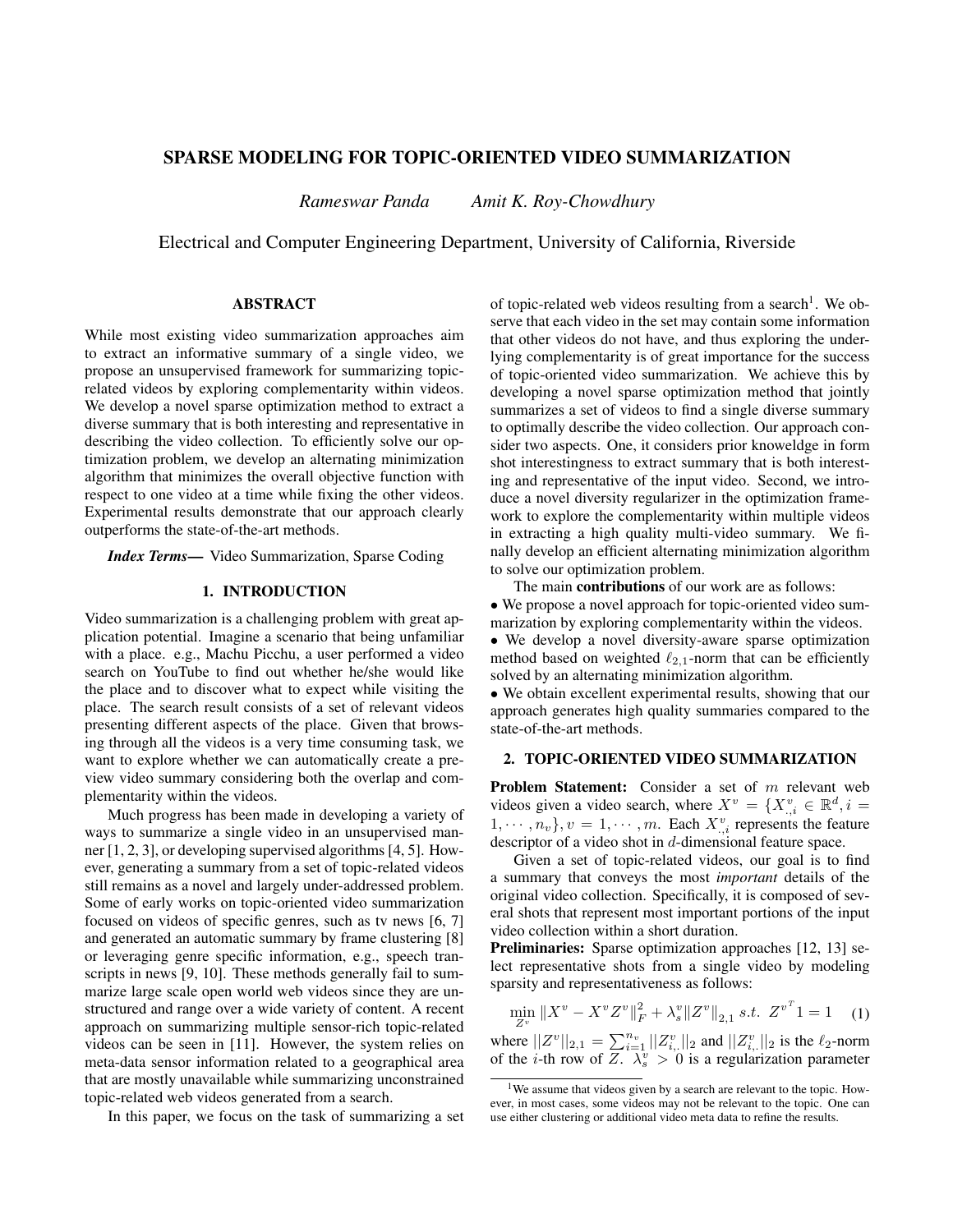that controls the level of sparsity in the reconstruction. Once the problem (1) is solved, the representatives are selected as the shots whose corresponding  $||Z_{i, \cdot}^{v}||_2 \neq 0$ . The affine constraint  $Z^{v^T}1 = 1$  makes the selection of representatives invariant with respect to the global translation of the data.

Introducing Prior Knowledge via Weighted  $\ell_{2,1}$ -Norm: Note that in problem (1), all shots are treated equally in selecting representatives. However, a good summarization method can certainly benefit from incorporating prior knowledge from the application domain or user specifications. For instance, optimizing only for representativeness risks leaving out some crucial shot(s) which can be captured in the summary by combining interestingness and representatives in summarizing videos. To better leverage prior knowledge in video summarization, we propose a weighted  $\ell_{2,1}$ -norm based objective function as follows:

$$
\min_{Z^v} \|X^v - X^v Z^v\|_F^2 + \lambda_s^v \|Q^v Z^v\|_{2,1} \ s.t. \ Z^{v^T}1 = 1 \tag{2}
$$

where  $Q^v = [diag(q^v)]^{-1}$  and  $q^v \in \mathbb{R}^{n_v}$  represent the interstingness score of each video shot. It is easy to see that problem (2) favors selection of interesting shots by assigning a lower score via  $Q^v$ . We follow [22] to compute the interestingness score of each shot by considering attention, asthetic quality and presence of landmarks/persons. However, problem (2) is quite generic to employ any type of prior knowledge-we expect more sophisticated ones will only benefit our proposed approach.

Introducing Diversity of Multiple Videos: The sparse optimization (2) extracts a good summary from a single video. However, summarizing multiple topic-related videos is ubiquitous in web search, hence, extending (1) into multi-video setting is of vital importance for many multimdia applications. Unlike prior works that simply combine the multiple videos into a single one, we explore the complementary structural information within the videos to select a diverse set of representative shots. Mathematically, we have the final objective function as follows:

$$
\min_{Z^1, Z^2, \dots, Z^m} \sum_{v=1}^m \|X^v - X^v Z^v\|_F^2
$$
\n
$$
+ \lambda_s \sum_{v=1}^m \|Q^v Z^v\|_{2,1} + \lambda_d \sum_{\substack{1 \le v, w \le m \\ v \ne w}} f_d(Z^v, Z^w) \tag{3}
$$
\n
$$
s.t. \ Z^{v^T}1 = 1, \ Z^v \in \mathbb{R}^{n_v \times n_v}, \ \forall 1 \le v \le m
$$

where  $\lambda_s$  and  $\lambda_d$  are two tradeoffs associated with the sparsity and diversity regularization functions respectively.  $f_d(.,.)$ is the regularization function for enforcing the sparse coefficient matrices of different videos to be of maximum diversity. Specifically, the objective of  $f_d(.,.)$  is to penalize the condition that two correlated shots from two distinct videos are present in the summary at the same time. For example, if the *i*-th shot from *v*-th video is highly correlated to the *j*-th shot in w-th video, then we do not need to select both of them simultaneously. Mathematically, we define  $f_d(.,.)$  as follows: **Definition 1.** Given the sparse coefficient matrices  $Z^v$  and Z <sup>w</sup>*, the diversity regularization function is defined as:*

$$
f_d(Z^v, Z^w) = \sum_{i=1}^{n_v} \sum_{j=1}^{n_w} ||Z_{i, \cdot}^v||_2 C_{i, j} ||Z_{j, \cdot}^w||_2 = ||W^{vw} Z^v||_{2, 1}
$$
\n(4)

*where* Ci,j *measure the correlation between* i*-th sample from* v*-th view and the* j*-th sample in* w*-th view.* The second equality follows from the simple manipulation as  $W_{i,i}^{vw} = \sum_{j=1}^{n_w} C_{i,j} ||Z_{j,}^w||_{2,1}$ . Minimization of (4) tries to explore the complementary information by penalizing the condition that rows of two similar shots from two distinct videos are nonzero at the same time.

There are a lot of ways to measure  $C_{i,j}$ . In this paper, we employ Scott and Longuet-Higgins (SLH) algorithm [14] with Gaussian kernel to measure the correlation, since it is simple to implement and it performs well in several vision tasks [15, 16]. Specifically, SLH algorithm finds an orthonormal permutation matrix by solving a trace maximization problem over the similarity matrix computed using the Gaussian kernel. The orthonormal matrix is then used as the correlation scores after setting the negative values to 0 [16].

#### 3. OPTIMIZATION

To solve (3), we devise an alternative algorithm by minimizing the function with respect to one video at a time while fixing the other videos. Specifically, we minimize the following function with respect to  $Z^v$  while keeping others fixed:

$$
\min_{Z^v} \|X^v - X^v Z^v\|_F^2 + \lambda_s \|Q^v Z^v\|_{2,1}
$$
  
+ 
$$
\lambda_d \sum_{w=1, v \neq w}^m \|W^{vw} Z^v\|_{2,1} \text{ s.t. } Z^{v^T}1 = 1
$$
 (5)

Using the properties of a standard norm, it is easy to reformulate problem (5) as following:

$$
\min_{Z^v} \|X^v - X^v Z^v\|_F^2 + \lambda_s \|Q^v Z^v\|_{2,1} + \lambda_d \|W^v Z^v\|_{2,1} \quad s.t. \quad Z^{v^T}1 = 1
$$
\n(6)

where  $W^v = \sum_{w=1, v \neq w}^{m} W^{vw}$ . The reformulation follows directly from the fact that  $\ell_{2,1}$ -norm is a valid norm and the equality in triangle inequality holds if two matrices are positive semidefinite. Furthermore, notice that both second and third term in (6) are functions of the same variable  $Z^v$  with two tradeoffs  $\lambda_s$  and  $\lambda_d$  respectively. Hence, with the same logic and ignoring the superscripts for convenience, we can approximate (6) with one tradeoff parameter  $\lambda$  as following:

$$
\min_{Z} \|X - XZ\|_{F}^{2} + \lambda \|Z\|_{K,2,1} \ \text{ s.t. } Z^{T}1 = 1 \tag{7}
$$

where  $K = Q + W$ ,  $||Z||_{K,2,1}$  denotes the weighted  $\ell_{2,1}$ norm of Z and is defined as  $||Z||_{K,2,1} = ||KZ||_{2,1}$ . When we replace X with  $[X^T, \alpha * 1]^T$  where  $\alpha$  approaches to infinity, (7) is equivalent to the following problem:

$$
\min_{Z} \|X - XZ\|_{F}^{2} + \lambda \|Z\|_{K,2,1} \tag{8}
$$

We can prove equation (7) is equivalent to (8) by expanding (8) as follows:

$$
||X - XZ||_F^2 = ||X^* - X^*Z||_F^2 + \alpha ||1^T - 1^T Z||_F^2 \quad (9)
$$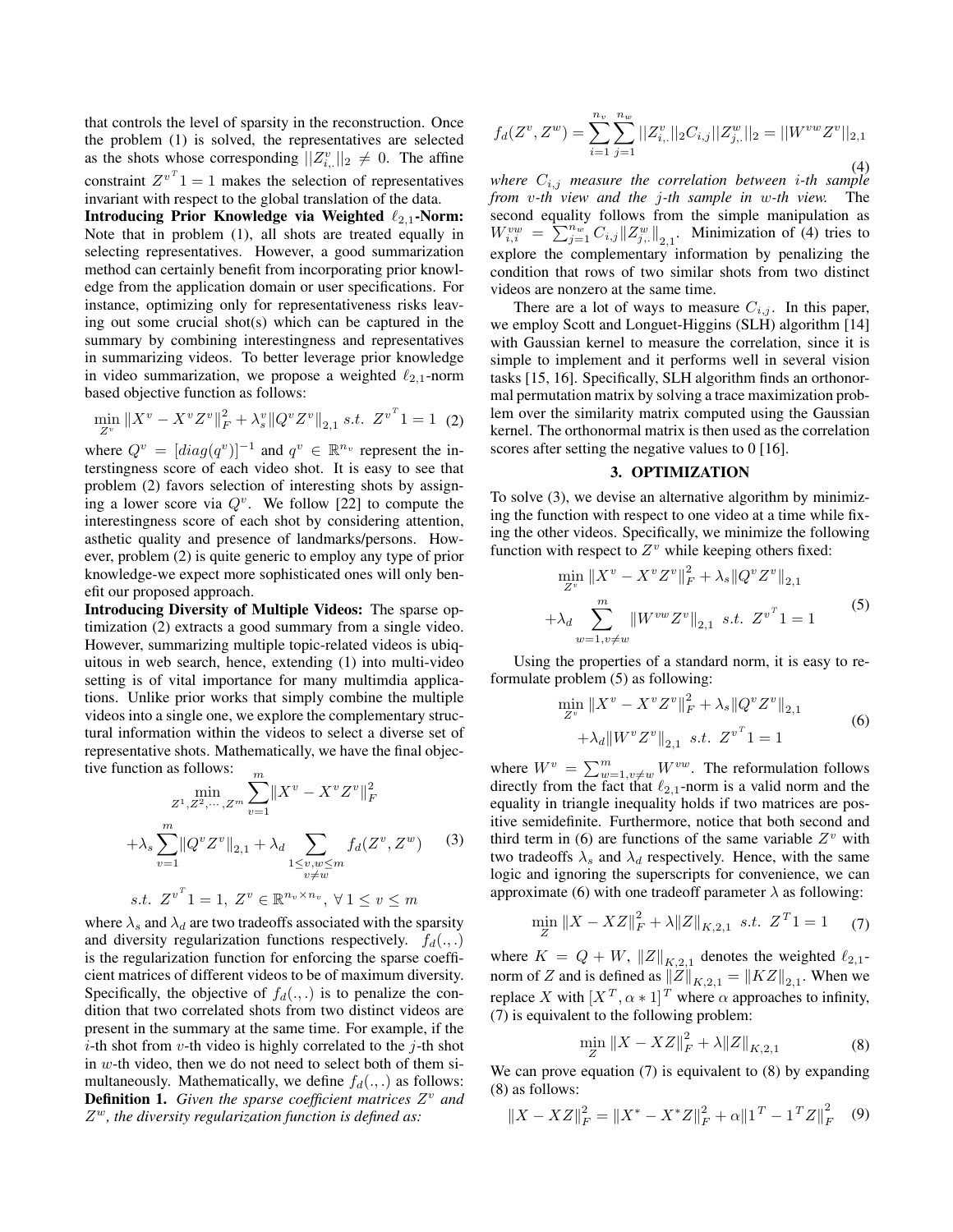where  $X^*$  is the original X presented in (7). When  $\alpha$  approaches to infinity,  $Z<sup>T</sup>1$  approaches to 1. Thus, problem (7) is equivalent to (8).

The objective function (8) is a convex weighted  $\ell_{2,1}$ -norm minimization problem which can be efficiently solved using ADMM [17]. Finally, the above alternating procedure over multiple videos is carried out until convergence, as in Algo. 1. In all our experiments, we monitor the convergence is reached within less than 10 iterations. Therefore, the proposed method can be applied to large scale problems in practice.

Algorithm 1 Algorithm for solving (3)

**Input:** Video feature matrices  $X^1, X^2, \dots, X^m$ for *each v* do Initialize  $Z^v$  by solving (3) with  $\lambda_d = 0$ ; end for while *not converged* do for *each v* do repeat  $\overline{U}$  ← Solve the linear system:  $(X^T X + \mu I)U = X^T X + \mu Z - \Lambda;$  $Z \leftarrow \max\left\{ ||U + \Lambda/\mu||_2 - \frac{\lambda K}{\mu}, 0 \right\} \frac{U + \Lambda/\mu}{||U + \Lambda/\mu||_2}$  $\frac{U + \Lambda/\mu}{\|U + \Lambda/\mu\|_2};$  $\Lambda \leftarrow \Lambda + \mu(U - Z);$ until converges end for end while **Output:** Coefficient matrices  $Z^1, Z^2, \cdots, Z^m$ .

### 4. SUMMARY GENERATION

Above, we described how we compute the sparse coefficient matrices where the nonzero rows indicate the representatives for the summary. We follow the following rules to generate a summary of specified length: (i) We first sort the representative shots in a video  $X^v$  by decreasing importance according to the  $\ell_2$  norms of the rows in  $Z^v$  (resolving ties by favoring shorter video shots). (ii) We then sort the videos according to the number of nonzero rows in the corresponding sparse coefficient matrix (informative score) and compute the number of shots that should be selected from each video based on the relative score and summary length. (iii) Finally, we construct the summary by placing the selected shots from the most informative video at the beginning and then appending shots from other videos based on the relative informative score.

Remark 1. Since the alternating minimization can make the Algo. 1 stuck in a local minimum, it is important to have a sensible initialization. We initialize the sparse coefficient matrices of  $m - 1$  videos by first solving (3) with  $\lambda_d = 0$ . After the initialization, the follwoing question remain: from which view we should start the alternating minimization? One possible way is to randomly start with any video and repeat the minimization over all videos until convergence. However, since we have some prior knoweldge on which video is more informative in the collection, we can start with initializing and fixing more informative videos, and optimize with respect to the least informative video. More specifically, we start with the specific  $Z^v$  which has more number of nonzero rows after the intialization since the number of nonzero rows indicate the relative importance of each video in the collection.

## 5. EXPERIMENTS

Dataset. To evaluate topic-oriented video summarization, we need a single ground truth summary of all the videos that describes the collection altogether. However, since there exists no such publicly available dataset that fits our need, we introduce a new dataset, we self compiled a dataset from the web. We selected 20 tourist attractions from the Tripadvisor travelers choice landmarks  $2015$  list<sup>2</sup> and collected 140 videos from YouTube under the Creative Commons license.

Performance Measures. Motivated by [18, 5, 3], we assess the quality of an automatically generated summary by comparing it to human judgment. Specifically, given a proposed summary and a set of human selected summaries, we compute the pairwise F-measure and then report the mean value motivated by the fact that there exists not a single ground truth summary, but multiple summaries are possible. We follow [5] and utilize VSUMM evaluation package [19] for finding matching pair of shots.

Video Segmentation. We first segment videos into multiple shots using an existing algorithm [2] with an constraint to ensure that the number of frames within each shot lies in the range of [32,96]. The segmented shots serve as the basic units for feature extraction and creating ground truth summaries.

Ground truth Summaries. Given the videos that were preprocessed into shots, we asked three study experts to select at least 5%, but no more than 15% shots for each video as well as a single set of diverse shots that can describe the video collection altogether. We set the summary length to be in the range [5%, 15%] of total number of shots to ensure that the input video is indeed summarized rather than being slightly shortened. While audio or embedded text can be used during generating ground truth summaries, we muted the audio to ensure that representative shots are selected based solely on visual stimuli. Moreover, we specify that if something is only mentioned in onscreen text, then it should not be labeled as important. The total user time of the study amounts to over 30 hours. To assert the consistency of human created summaries, we compute both pairwise F-measure and the Cronbach's alpha between them, as in [18, 3]. The dataset has a mean F-measure of 0.643 and mean Cronobach's alpha of 0.944. Ideally alpha is around 0.9 for a good test [20].

Features. In deep feature learning, C3D features [21] have recently shown better performance compared to the features extracted using each frame separately [22, 23]. We therefore extract C3D features, by taking sets of 16 input frames, applying 3D convolutional filters, and extracting the responses at layer FC6, as in [21]. This is followed by a temporal mean pooling scheme to maintain the local ordering structure within a shot. Then the pooling result serves as the final feature vector of a shot (4096 dimensional) to be used in the optimization. All methods (including the proposed one) use the same C3D features in representing videos. Such a setting can give a fair comparision for various methods.

<sup>2</sup>https://www.tripadvisor.com/TravelersChoice-Landmarks#1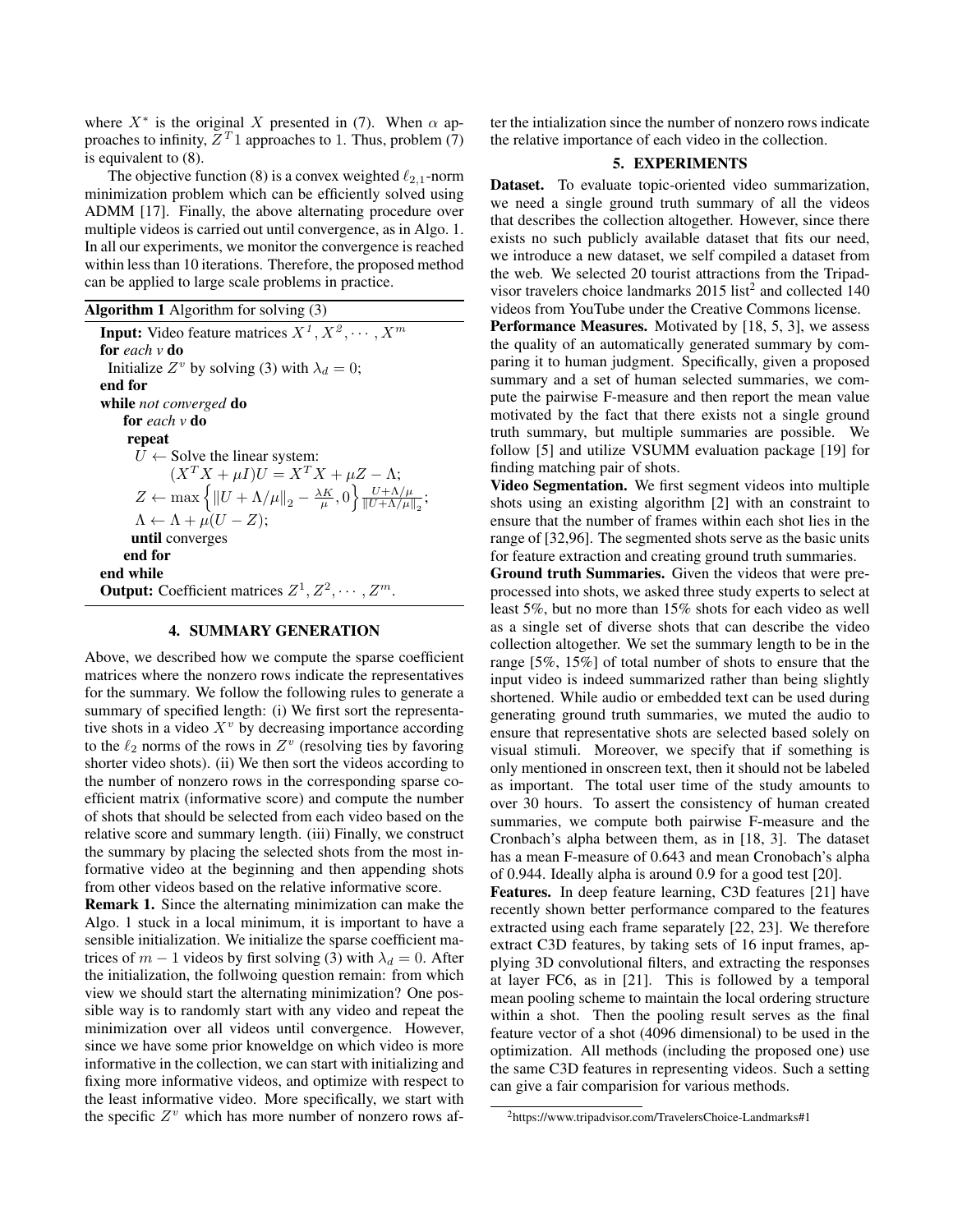Table 1. Quantitative results. Numbers show mean F-measures at 10% summary length, *i.e.*, summary containing 10% of total shots of a video collectionn. We highlight the best and second best baseline method. Overall, our approach statistically significantly outperforms all baselines ( $p < .01$ ). Name of the tourist places are presented in the format "name (# videos)".

| <b>Topic Names</b>              | ConcateKmeans | ConcateSpectral | ConcateSparse | KmeansConcate | SpectralConcate | SparseConcate | MultiVideoContent | MultiVideoMMR | Ours  |
|---------------------------------|---------------|-----------------|---------------|---------------|-----------------|---------------|-------------------|---------------|-------|
| Angkor Wat (7)                  | 0.426         | 0.405           | 0.407         | 0.418         | 0.418           | 0.391         | 0.431             | 0.452         | 0.567 |
| Machu Picchu (7)                | 0.336         | 0.367           | 0.379         | 0.373         | 0.394           | 0.427         | 0.438             | 0.507         | 0.582 |
| Taj Mahal (7)                   | 0.428         | 0.484           | 0.465         | 0.518         | 0.522           | 0.588         | 0.593             | 0.533         | 0.679 |
| Basilica of Sagrada Familia (6) | 0.423         | 0.415           | 0.461         | 0.382         | 0.427           | 0.478         | 0.488             | 0.492         | 0.597 |
| St. Peter's Basilica (5)        | 0.437         | 0.458           | 0.497         | 0.533         | 0.526           | 0.575         | 0.586             | 0.602         | 0.699 |
| Milan Cathedral (10)            | 0.475         | 0.430           | 0.451         | 0.449         | 0.442           | 0.489         | 0.481             | 0.473         | 0.571 |
| Alcatraz (6)                    | 0.601         | 0.550           | 0.638         | 0.631         | 0.651           | 0.729         | 0.652             | 0.668         | 0.755 |
| Golden Gate Bridge (6)          | 0.447         | 0.443           | 0.508         | 0.504         | 0.475           | 0.509         | 0.527             | 0.515         | 0.618 |
| Eiffel Tower (8)                | 0.408         | 0.390           | 0.460         | 0.401         | 0.427           | 0.448         | 0.436             | 0.446         | 0.562 |
| Notre Dame Cathedral (8)        | 0.315         | 0.350           | 0.235         | 0.413         | 0.451           | 0.461         | 0.463             | 0.473         | 0.550 |
| The Alhambra (6)                | 0.485         | 0.570           | 0.543         | 0.551         | 0.551           | 0.567         | 0.553             | 0.582         | 0.662 |
| Hagia Sophia Museum (6)         | 0.305         | 0.346           | 0.315         | 0.433         | 0.384           | 0.523         | 0.473             | 0.536         | 0.585 |
| Charles Bridge (6)              | 0.400         | 0.379           | 0.414         | 0.409         | 0.444           | 0.451         | 0.453             | 0.534         | 0.525 |
| Great Wall at Mutiantu (5)      | 0.390         | 0.410           | 0.484         | 0.500         | 0.474           | 0.488         | 0.493             | 0.507         | 0.673 |
| Burj Khalifa (9)                | 0.284         | 0.362           | 0.350         | 0.301         | 0.355           | 0.352         | 0.450             | 0.392         | 0.441 |
| Wat Pho $(5)$                   | 0.342         | 0.414           | 0.564         | 0.501         | 0.575           | 0.633         | 0.625             | 0.603         | 0.722 |
| Chichen Itza (8)                | 0.337         | 0.361           | 0.430         | 0.413         | 0.426           | 0.507         | 0.514             | 0.492         | 0.582 |
| Sydney Opera House (10)         | 0.400         | 0.391           | 0.497         | 0.409         | 0.458           | 0.474         | 0.503             | 0.512         | 0.614 |
| Petronas Twin Towers (9)        | 0.302         | 0.326           | 0.421         | 0.418         | 0.376           | 0.445         | 0.453             | 0.486         | 0.643 |
| Panama Canal (6)                | 0.377         | 0.410           | 0.492         | 0.539         | 0.523           | 0.528         | 0.512             | 0.544         | 0.639 |
| mean                            | 0.396         | 0.413           | 0.450         | 0.455         | 0.465           | 0.503         | 0.506             | 0.517         | 0.613 |



Fig. 1. Video summary generated by our approach for the topic Alcatraz. We show the summaries at 10% length (*i.e.,* 22 shots out of total 223 shots) and represent each shot using the central frame. As can be seen from the figure, our approach produces informative shots that can describe the whole video collection in short duration. The F-measure achieved by our approach for this topic is the highest (0.755) in our experimented dataset. (Best viewed in color)

**Other Details.** The regularization parameter  $\lambda$  is taken as  $\lambda_0/\gamma$  where  $\gamma > 1$  and  $\lambda_0$  is computed from the data [13]. In Algo. 1, we set the stop criteria for alternating minimization over multiple videos as  $\frac{|f^{(t+1)} - f^{(t)}|}{f(t)}$  $\frac{f^{(t)} - f^{(t)}}{f^{(t)}}$  < 10<sup>-2</sup>, where  $f^{(t)}$  is the objective value in the  $t$ -th iteration.

Compared Methods. We compare our approach with six baselines (ConcateKmeans, ConcateSpectral, ConcateSparse [13], KmeansConcate, SpectralConcate, SparseConcate [13]) that use single-video summarization approach over multiple videos to generate a summary and two state-of-the-art methods (MultiVideo Content [7], MultiVideoMMR [6]) which are specifically designed for topic-oriented video summarization. The first three baselines (ConcateKmeans, ConcateSpectral, ConcateSparse) concatenate all the videos into a single video and then apply k-means, spectral clustering and sparse coding [13] (i.e., applying (1) to the concatenated video) respectively, whereas in the other three baselines (KmeansConcate, SpectralConcate, SparseConcate), the corresponding approach is first applied to each video and then the resulting summaries are combined to form a single summary. MultiVideoContent [7] uses a greedy approach with a content inclusion measure to summarize multiple videos whereas MultiVideoMMR [6] extends the concept of maximal marginal relevance [24] to the video domain for the same purpose.

Results. Tab. 1 shows that our approach statistically significantly outperforms all other compared methods ( $p < .01$ ). Our method achieves the highest overall score of 0.613, while the strongest baseline reaches 0.517. Our method is able to find the important shots from a video collection which are comparable to manual human created summaries (see Fig. 1 for an illustrative example). Moreover, while comparing with several single-video summarization approaches (ConcateKmeans, ConcateSpectral, ConcateSparse, KmeansConcate, SpectralConcate, SparseConcate), our method significantly outperforms all the baselines ( $p < .01$ ) to generate high quality summaries. We observe that directly applying single-video summarization approaches to summarize multiple videos produce a lot of redundant shots in the final summary since they fail to explore the complicated inter-video content correlations. However, our approach efficiently explores these correlations to generate a more informative summary from multiple videos.

Note that our approach outperforms the naïve approach, SparseConcate, that summarizes multiple videos without any diversity constraint with a clear margin (0.613 vs 0.503). This corroborates the importance of exploring the underlyning complementarity in creating a diverse informative summary from multiple topic-related videos.

### 6. CONCLUSIONS

We present a novel unsupervised framework for topic-oriented video summarization by exploring the complementarity within the videos. We achieve this by developing a diversityaware sparse optimization method that jointly summarizes a set of videos to find a single summary that is both interesting and representativeness of the input video collection. We show the effectiveness of our approach through rigorous experiments and comparison with state-of-the-art methods.

Acknowledgments: This work was partially supported by NSF grant IIS-1316934.